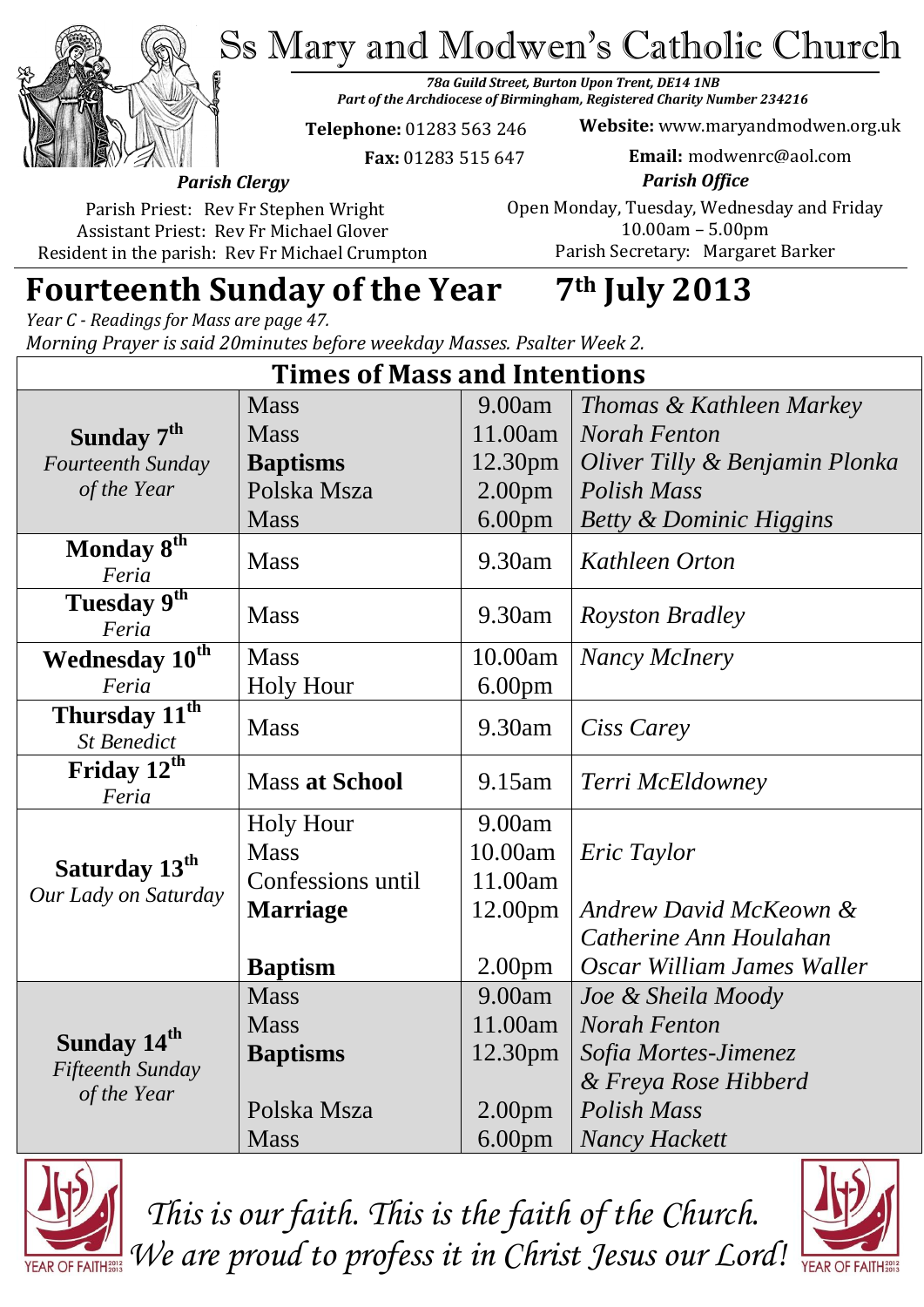### **Please pray for all the sick and housebound of the Parish:**

Kathleen Benson, Dennis Cooper, David Hughes, Eileen Lee, Pat Bolton, Irene Hill, Mary Burnside, David Hastilow, Maureen & Sidney Parker, Olive Wilson, Eve Goode, Sarah Pursglove, Marjorie Staley, Marie Gibson, Martin Halligan, Martin Goddard, Merlin Joseph, Mary Hyde, Baby Katie, Betty Gould, Michael Wright, Tony Kerr-Delworth, Fr Bernard Shaughnessy, Mary Conway, Baby Tomasz Weedon, Kay Elizabeth Webster, Kirsty Freeman, Peter Hunt, Jonjo Finnegan, Michael Cobley, Russ Simpson, Brian Baldock, Joe & Marg Emery, Baby Niamh Rodriguez, Sylvia Breen, John Wain, Bob Holland, Fr Rob Taylerson, David Priest.

## **Lord Grant Eternal Rest to those who have died recently:**

Deacon Ralph Albert Watkins.

**Offertory Collection:** £389.20 (non Gift Aid); £411.17 (Gift Aid) Standing orders £460 (Gift Aid) thank you for your generosity.

Peter's Pence – £ 221.49 Building & Development Fund running total: £141,098.47

This Weekend – Second Collection – Building and Development Fund Next Weekend – Second Collection – Building and Development Fund  $21<sup>st</sup>$  July – Retiring Collection – Mission Appeal

## **For Next Sunday: -**

M Cain, P Molloy, S Radford **EUCHARISTIC MINISTERS** Sunday – Rev Fr Mykhajlo Onatsko Jerome Emery, J Ward, G Taylor Monday – Rev Fr John Osman A Tuhey, J Elliott Tuesday – Rev Fr Patrick O'Sullivan J Mitcheson, C Bailey, T Joseph Wednesday - Rt Rev Philip Pargeter **TEA & COFFEE** Thursday – Rev Fr Roger Peck Bruna & Kath Friday – Rev Fr John Peyton Betty & Caroline Saturday – Rev Fr Anthony Pham-Tri-Van Sue & Su **CASHIERS** Gus & Maureen

## **CHURCH CLEANING**

Veronica & Pamela

#### **FLOWERS**

Jean & Margaret

#### **Please Pray for the Priests READERS of the Diocese:**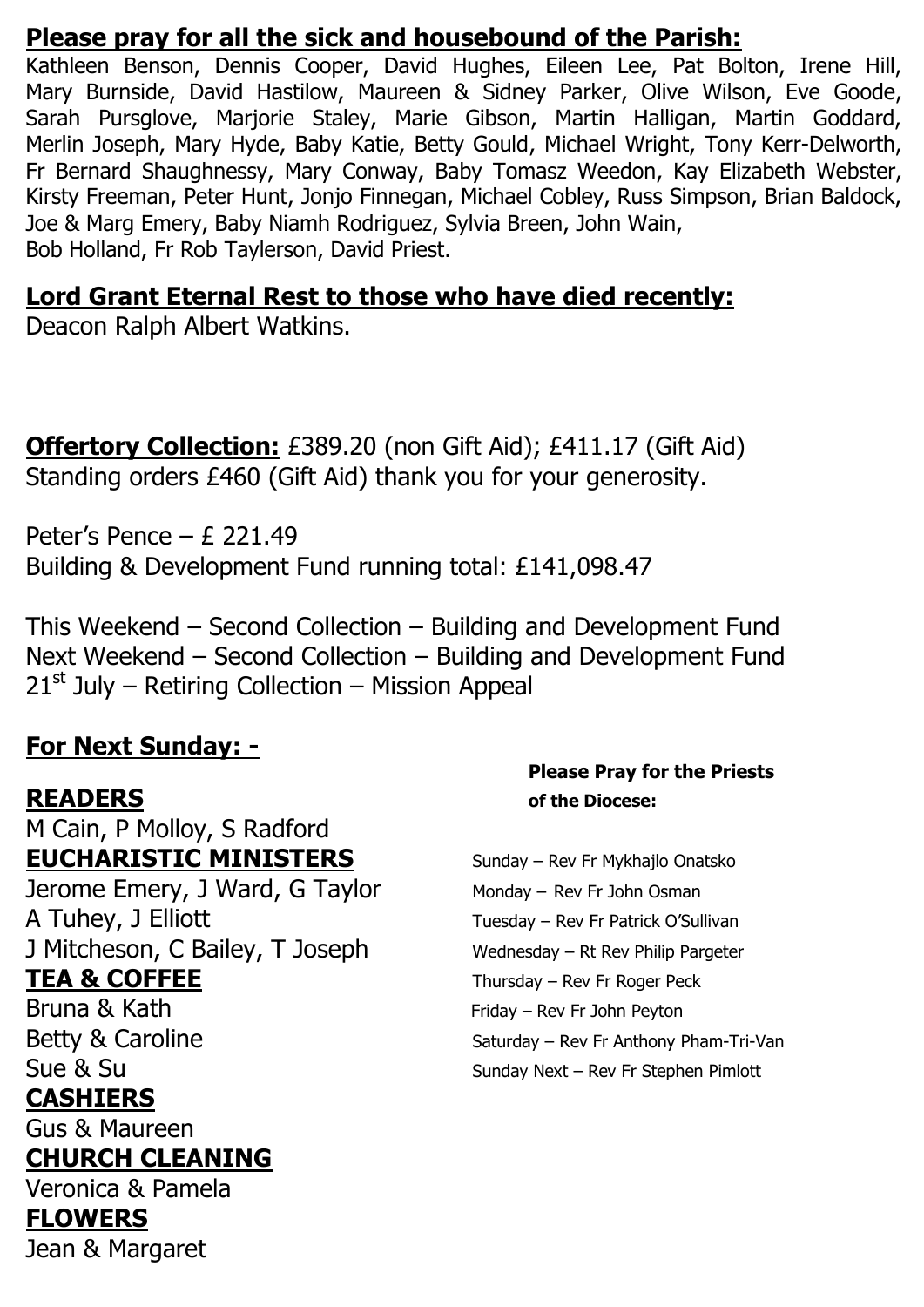## **MISSION APPEAL SUNDAY 21st JULY:**

The annual Mission Appeal will take place on Sunday  $21<sup>st</sup>$  July when we will welcome a speaker from the Volunteers Missionary Movement (VMM) who will speak at all Masses. The retiring collection will be for the Missions.

## **YEAR OF FAITH Day of Pilgrimage Blessed Dominic Barberi** on Saturday

31<sup>st</sup> August at St Dominic's Stone and Aston Hall. See poster for details. If there are sufficient numbers we will consider running a coach. **BIBLE ALIVE:** July edition available from Stephen Room.

**PARISH LOTTERY:** Last week 85 numbers played. Winning Number - 104, Leo Fahy - £42.50. Congratulations. Your cheque can be collected this weekend.

**200 CLUB:** Prizes for June 2013 are:

 $1<sup>st</sup> - 36$  - Mrs H Wallace,  $2<sup>nd</sup> - 93 - Mrs$  P Molloy, 3rd - 103 - Mrs R Lowing. June Prizes can be collected and subscriptions for 2013 can paid after the 9.00am & 11.00 am Masses **TODAY** or place your subscriptions in an envelope marked with your NAME & NUMBER & hand in at the presbytery.

## **PARISH PILGRIMAGE TO ASSISI & UMBRIA:**

In the footsteps of St Francis and St Clare of Assisi. August  $3^{\text{rd}} - 9^{\text{th}}$  2014. Details and booking forms from Parish Office. Book early due to limited places. First booking forms will be sent off Monday  $8<sup>th</sup>$  July. Deposit required to book a place.

**MR TONY DOWNEY:** Many of you will already know that Mr Tony Downey the Headteacher at Blessed Robert Sutton School is retiring at the end of this academic year. We give thanks for his long and distinguished service in catholic education and we wish him every blessing in the years to come.

**A MUSICAL NIGHT OUT** St Modwen's School (Classes 5and 6) proudly present a comical toe-tapping musical show:

## **'The Pirates of the Curry Bean'**

Tickets are available for the 2 evening performances on Tuesday 9<sup>th</sup> and Wednesday  $10^{th}$  July. (£3 each or £10 for a family ticket). Both performances begin at 7.00pm. Reserve your tickets by calling the school office 01283 239050 and then pay on the door.

**NATIONAL JUSTICE & PEACE NETWORK:** 35<sup>th</sup> Annual Conference At Hayes Conference Centre, Swanwick, Derbyshire. Fri 19<sup>th</sup> – Sun 21<sup>st</sup> July. Booking forms available from Parish Office. See notice board for details of Conference.